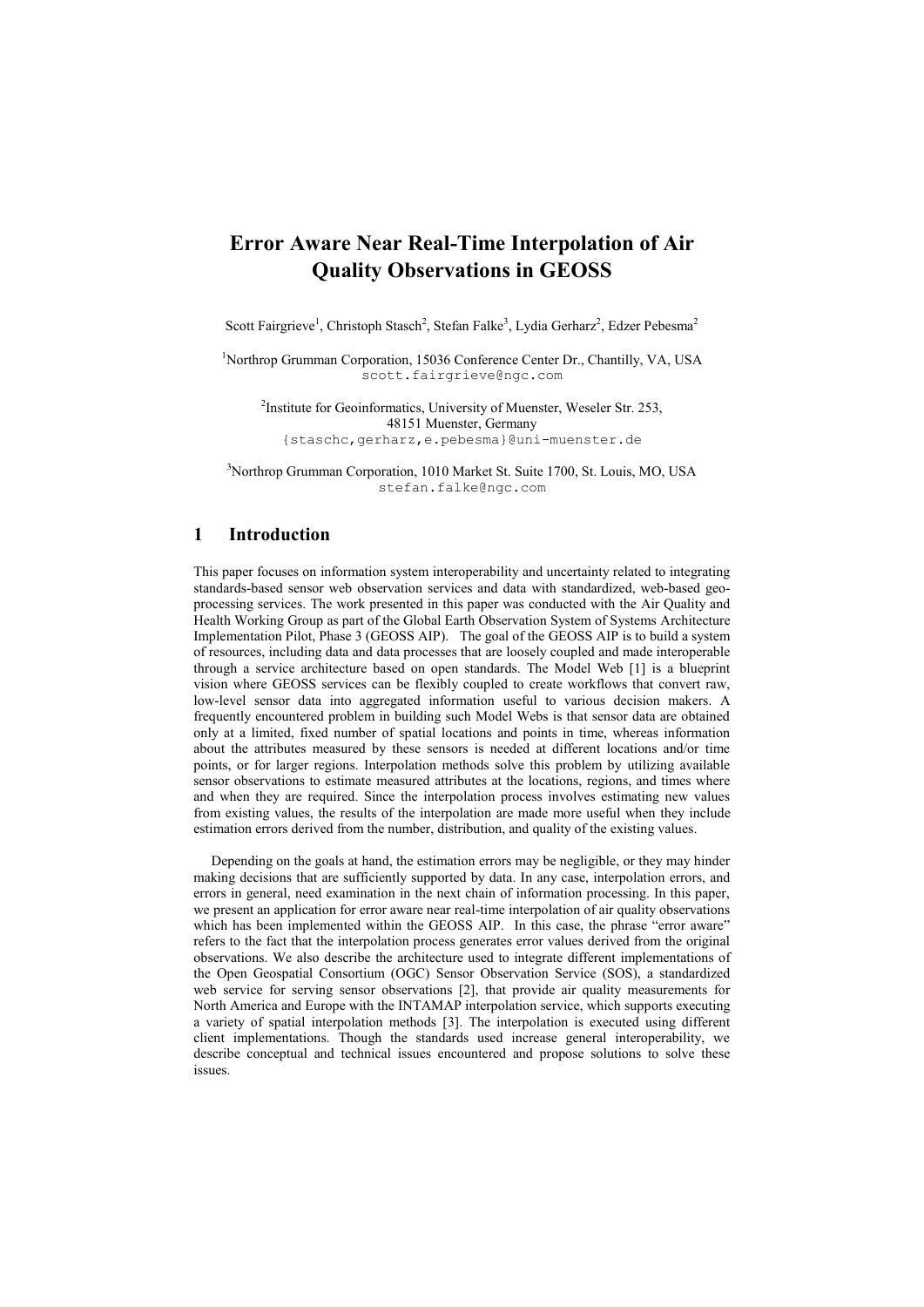## **2 System Architecture**

An air quality and health scenario was used to frame and demonstrate the system development. The scenario goal was to use available air pollution point measurement data to provide estimates of air pollutant concentrations along with uncertainty information at locations where measurements were not available. These estimates could then be used by domain scientists to correlate pollution measurements with health data (e.g. respiratory diseases) and by public health officials in assessing health risks. The specific steps of the scenario included: a scientist searches for appropriate SOS services providing air pollutant observations in the area of interest and for OGC Web Processing Services (WPS) providing spatial interpolation processes. A WPS provides a standardized web service interface for publishing, finding, and executing geospatial processes [4]. He then utilizes the discovered WPS to interpolate the point measurements retrieved from the SOS in order to estimate measurement values for a certain point/area of interest and visualizes the results on a map. Knowing that the interpolation results are estimates, he also visualizes the interpolation error to evaluate the accuracy of those estimates.

[Fig.](#page-2-0) **1** shows the architecture of the interpolation system used to support the air pollution scenario. It consists of two SOSs: an SOS interface to DataFed, which provides air quality measurements for the United States, and the AirBase SOS providing air quality measurements for Europe. DataFed is a web services-based platform developed by Washington University in St. Louis that provides access to air quality and other atmospheric and environmental measurements from a variety of monitoring networks in North America and around the world [5]. For GEOSS AIP, Northrop Grumman tailored an SOS interface to the DataFed web services so that the service and its output adhered to version 1.0 of the SOS standard and its main output format, Observations and Measurements (O&M), and could be used in conjunction with the INTAMAP WPS that provides spatial interpolation of measurement data. The DataFed web services used in the scenario provide fine particulate matter concentrations (PM2.5) measured by the EPA AIRNow monitoring network [6]. AIRNow monitors are located across the United States, primarily in urban areas. For many analyses it is necessary to derive PM2.5 concentration estimates at non-monitored locations. Filling the spatial gaps in the available data is an area of research, including the use of satellite observations [7] and the spatial interpolation of point monitoring observations.

In order to integrate European Air Quality data, the Institute of Geoinformatics of the University of Muenster set up a version of the open source  $52^{\circ}$ North  $SOS<sup>1</sup>$  on top of the AirBase dataset provided by the European Environment Agency (EEA). Like the DataFed data for North America, the AirBase data covers entire countries of the European Union with varying spatial coverage of measurement stations, requiring interpolation or other mechanisms for filling coverage gaps. As data is provided in text files with proprietary formats, a converter was developed to read the data from the AirBase files, convert them into the O&M standard format and use the transactional interface of the 52°North SOS to insert the observations into the web service.

 $\overline{2}$ 

<sup>&</sup>lt;sup>1</sup> Available at: http://52north.org/communities/sensorweb/sos/index.html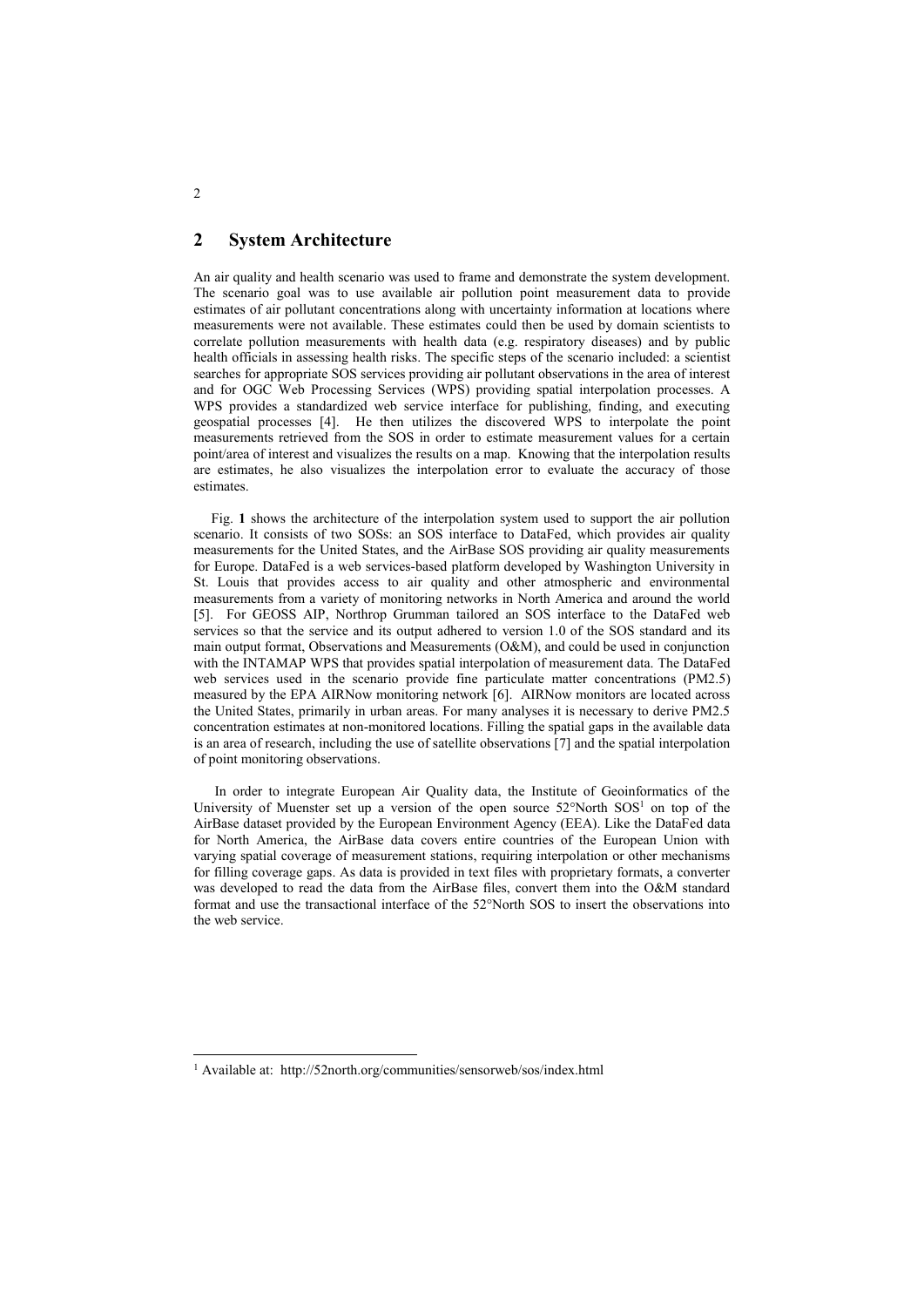

## **Error Aware Near Real-Time Interpolation of Air Quality Observations in GEOSS**

**Fig. 1.** Interpolation System Architecture

<span id="page-2-0"></span>To demonstrate interoperability, two different clients were used to visualize the observations provided by both SOSes: the Northrop Grumman PULSENet<sup>TM</sup> client and the 52°North OX-Client. The clients were also used to execute the interpolation service, in this case the open source INTAMAP WPS<sup>2</sup>, and to visualize the interpolation results. For visualization of the interpolation errors, we used the open source AGUILA client<sup>3</sup>.

 $PULSENet^{TM}$  is a Northrop Grumman sensor web framework comprised of architecture and software for integrating heterogeneous sensor systems using open standards [8]. As part of the PULSENet<sup>TM</sup> framework, Northrop Grumman has developed or added sensor web support to multiple client applications that utilize various mapping platforms for visualizing sensor web and corresponding geospatial data. For GEOSS AIP, the Google Maps-based PULSENet<sup>TM</sup> Web Client and Google Earth were utilized to retrieve and visualize SOS and WPS results. [Fig.](#page-3-0) **2** illustrates visualization of fine particulate matter measurements and interpolation results

<sup>2</sup> Available at: http://www.intamap.org/index.php

<sup>3</sup> Available at: http://pcraster.sourceforge.net/Aguila/1.1.0/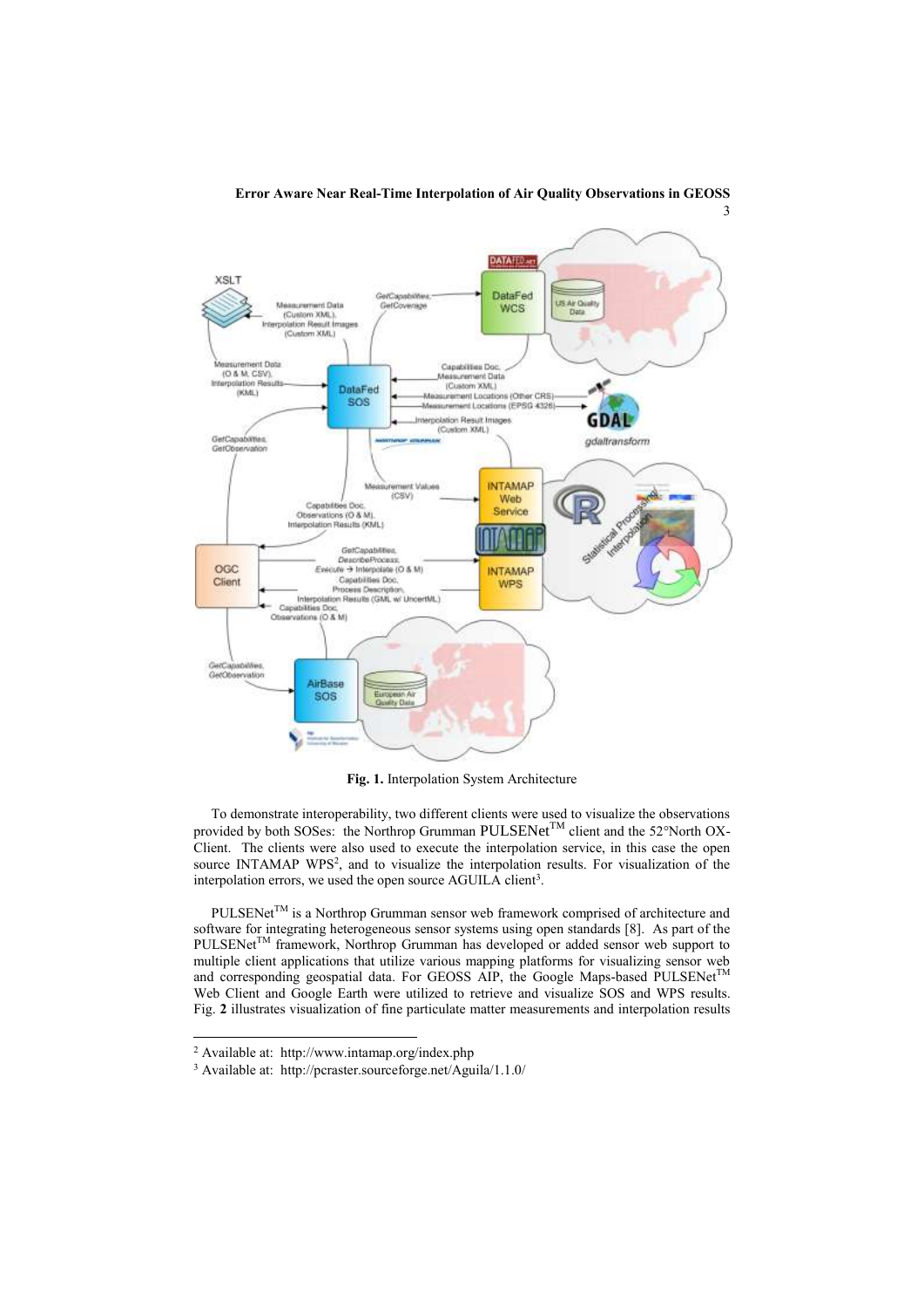for a region in the Eastern US in the PULSENet<sup>TM</sup> Web Client (map imagery provided by Google).



<span id="page-3-0"></span>**Fig. 2.** Visualizing Eastern US Fine Particulate Matter Observations and Interpolation Results in the PULSENet<sup>TM</sup> Web Client



<span id="page-3-1"></span>**Fig. 3.** Viewing INTAMAP WPS Spatial Interpolation Output in the AGUILA Client showing the first quartile  $(A)$  and the cumulative probability  $(B)$ 

The open source  $52^{\circ}$ North OX-Framework<sup>4</sup> [9] provides a customizable and extendable framework of cooperating classes which supply a reusable design applicable for the implementation of software clients integrating different spatial web services. The OX-Client utilizes the OX-Framework and provides a thick-client application that enables visualizing common geospatial data like map images, coverages or vector data along with observation data. In order to execute the interpolation, the OX-Client was extended by a WPS connector. While

<sup>4</sup> Available at: http://52north.org/communities/sensorweb/oxf/index.html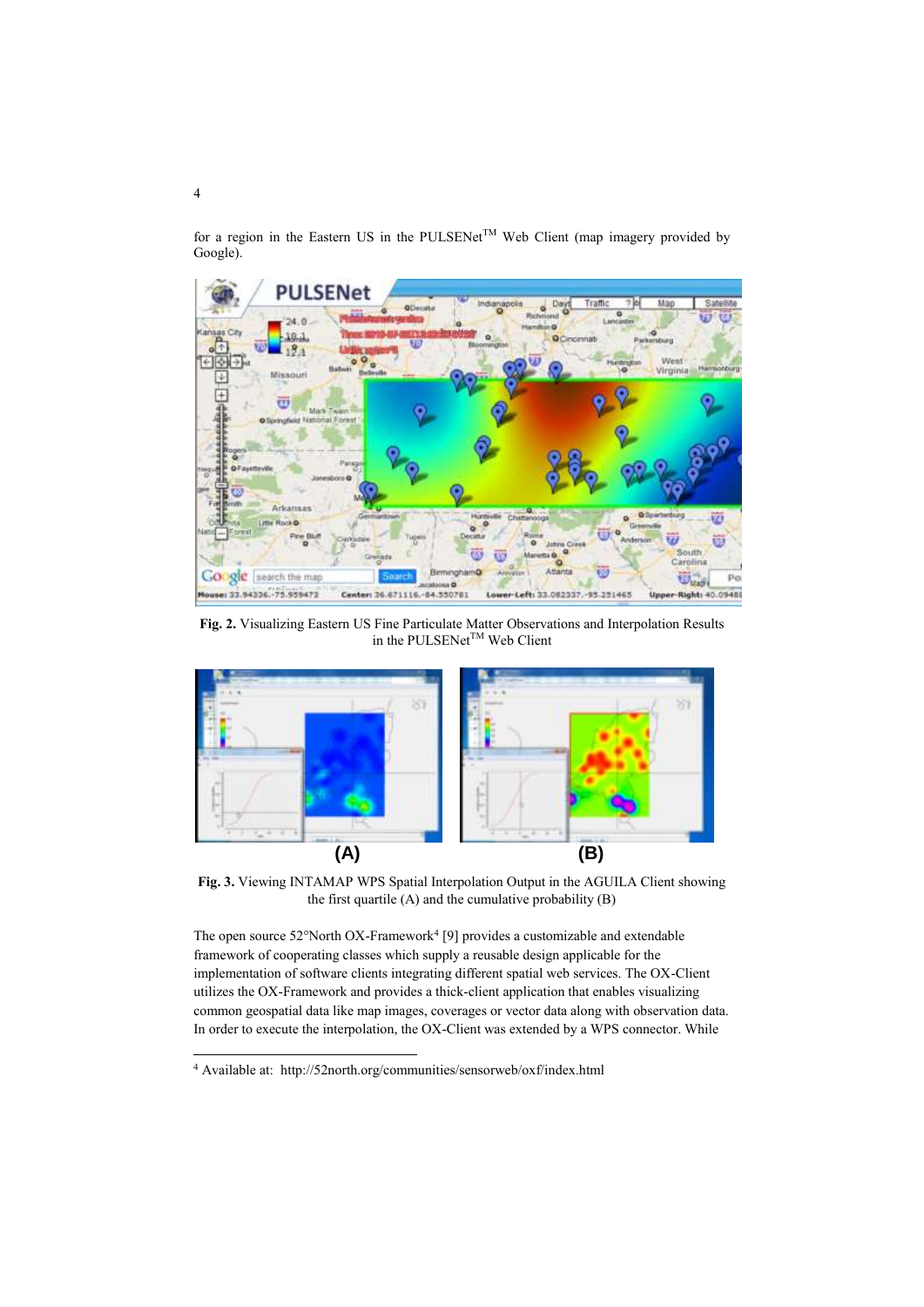#### **Error Aware Near Real-Time Interpolation of Air Quality Observations in GEOSS**

5

the interpolation results could be visualized directly using the OX-Client, the AGUILA client provides a more sophisticated means to visualize the interpolation results along with their associated estimation errors [10][.](#page-3-1)

[Fig](#page-3-1)**. 3** illustrates how the AGUILA client can be used to visualize the first quartile of the nitrogen dioxide  $(NO<sub>2</sub>)$  concentration and the cumulative probability.

#### **3 Discussion**

While the standardized interfaces and formats eased the integration of the different components, some interoperability issues were encountered. The INTAMAP WPS assumes certain pre-conditions on the observations provided by the SOS: the observations must be provided in the O&M Measurement type, and the spatial information within these observations needs to be provided in a projected Coordinate Reference System (CRS). These constraints and preconditions are specified in the INTAMAP documentation, but the INTAMAP WPS Capabilities document and process description for the interpolate process do not provide parameters or properties that specify these constraints. In order to maximize interoperability in the future, a WPS that performs interpolation of observations in O&M format either needs to explicitly state input constraints in the process description for the interpolation process, or the WPS needs to be more flexible in supporting additional O&M types and CRSes.

Both the WPS standard and the SOS standard are quite generic regarding the supported types and metadata, making it difficult for a user to discover an SOS that can be used in conjunction with the INTAMAP WPS. In theory, any SOS that provides numerical measurement data from multiple sensors distributed over a geographic area should be a suitable candidate for use with the INTAMAP WPS. Due to the aforementioned restrictions regarding specific O&M formats and CRSes, finding an appropriate SOS to use is currently difficult or not possible. Additionally, flexibility in the SOS specification leads to variations across SOS implementations (e.g. different metadata in the service capabilities and different grouping of observations into offerings), which requires SOS clients to be flexible in order to be interoperable.

The INTAMAP WPS output is a coverage consisting of a standard Geography Markup Language (GML) RectifiedGrid along with Uncertainty Markup Language (UncertML) mean and variance values that map to cells in the GML RectifiedGrid. This information is suitable for plotting results on a map or producing a georeferenced image of the interpolation results that can be displayed on a map, but clients need to have specialized knowledge of how to utilize the results given that the GML RectifiedGrid/UncertML combination is currently not a standard practice.

A common profile for the web-based interpolation of observations provided by the SOS would address some of the noted interoperability challenges. Due to the generic and flexible nature of the SOS and related standards, profiles for common formats and processes are needed to ease the integration of services across several clients. An interpolation profile should define the supported observation types, the service metadata needed to support discovery and integration of SOS instances with WPS instances providing interpolation, and a standardized output format, such as the O&M format including UncertML. In addition to the need for defining interpolation profiles, accounting for the uncertainty of the original measurements used in the interpolation also needs to be addressed. The UncertWeb<sup>5</sup> project is helping to

<sup>5</sup> Information available at: http://www.uncertweb.org